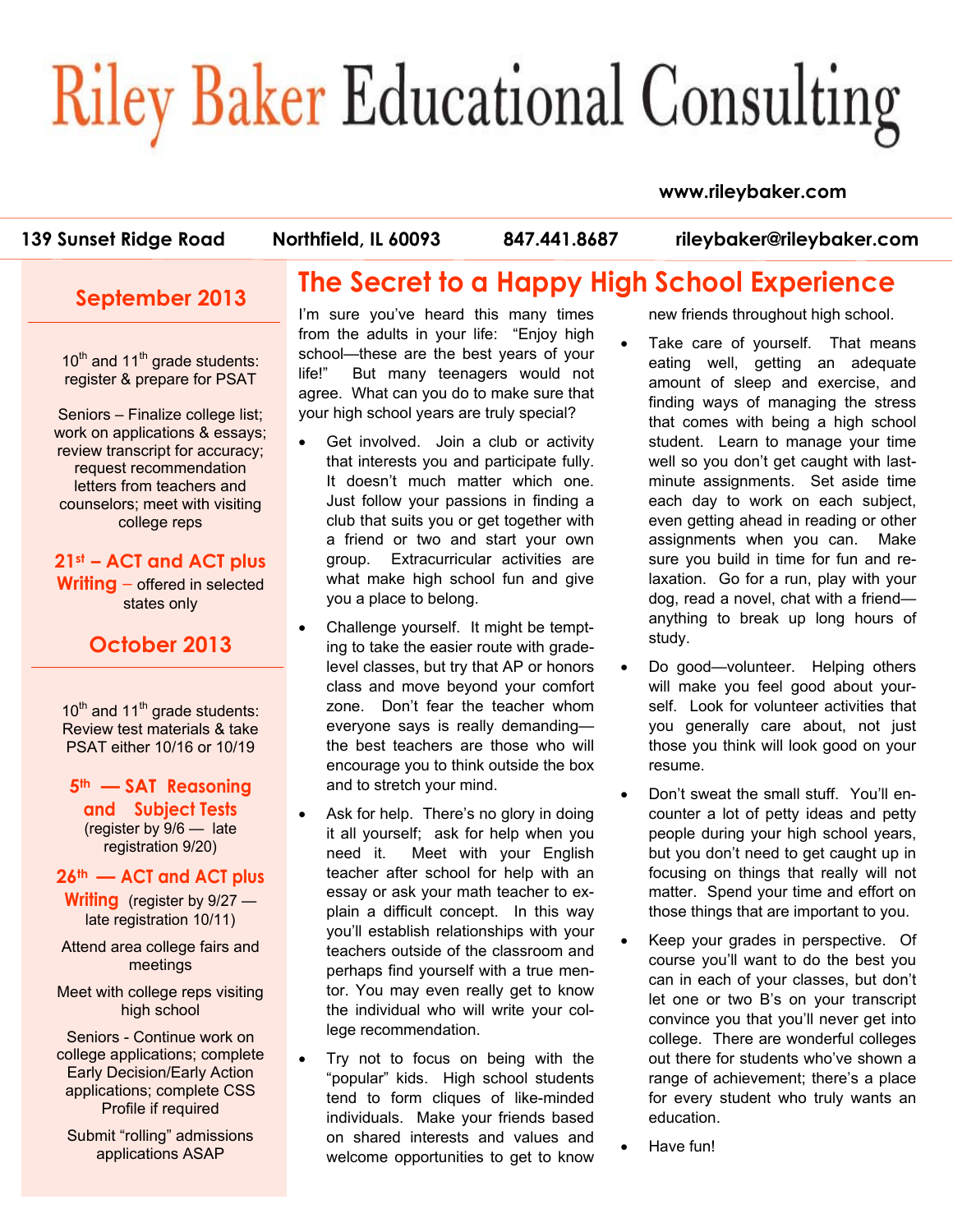## Riley Baker Educational Consulting

#### **Where are Applied Math Majors Employed?**

- Government labs and research offices
- Federally funded contractors
- Engineering research organizations
- Computer information and software firms
- Energy systems firms
- Electronics and computer manufacturers
- Consulting firms
- Aerospace and transportation equipment manufacturers
- Financial service and investment management firms
- Transportation service providers
- Communications services providers
- Chemical or pharmaceutical manufacturers
- **Medical device companies**
- Producers of petroleum and petroleum products
- Academic institutions and research institutes
- Consumer products companies



# **Focus on Majors: Applied Math**

In a survey by CareerCast.com of the best and worst occupations in the U.S., Mathematicians landed the top spot. With an average annual income of about \$95,000, enviable working conditions, and considerable autonomy, math majors not only took first place, but math-related careers occupied eight of the top twenty career positions. If math has been one of your favorite classes in high school and you love to solve problems, especially those with only one "right" answer, you might want to consider a major in math. Don't see yourself as a mathematician? Look instead to a study of applied mathematics.

Applied mathematics is the study of the mathematical methods and modeling that are typically used in professions as varied as science, engineering, business, and industry. In this branch of mathematics, mathematicians work on practical problems rather than developing math theory. Although applied math majors spend much of their time studying pure math, they do so with an eye to using the skills they develop to prepare for a particular career or purpose. As an applied math major you'll take courses such as calculus, differential equations, linear algebra and discrete mathematics, but you'll combine these studies with your career interests. For example, you might apply mathematical principles to problems studied in physics, computer science, statistics, systems design, engineering, probability theory, or computer programming.

What kinds of career paths are open to students who major in applied mathematics? Although many professions use math in their daily work, there are a host of careers for which a strong background in mathematics is a necessary prerequisite for success. According to the Society For Industrial and Applied Mathematics (SIAM), mathematicians and computational scientists may work in a variety of

vastly different career areas. (See side bar.)

A bachelor's degree in applied math will prepare you for jobs in statistics, actuarial sciences, mathematical modeling, cryptography, and math education. You'll apply your knowledge of mathematical principles to solve real-world problems. For example, mathematical modeling is used to make predictions based on statistical evidence. This can be applied in physiology to determine what will occur as blood pressure increases, in medicine to track outbreaks of epidemics, or in engineering to determine how quickly heat can be dissipated. Financial institutions such as banks, investment companies and hedge funds use mathematical modeling to explain and predict the behavior of financial markets.

Actuarial science takes math and statistics and applies these subjects to the finance and insurance industries. Actuarial work ranks among the top few careers in the U.S. for both job satisfaction and salaries.

Cryptography deals with the practice of hiding information. Once used to aid spies during wartime, cryptographers might now focus on protecting the security of credit cards and ATM machines.

Computer animation and digital imaging combine such diverse fields of study as math, computer science, fine art, traditional animation, physics and biomechanics. Mathematical knowledge can be applied to a variety of areas such as medical diagnostics, entertainment, and fine art.

Climatology uses simulations to understand the forces that control our climate. These simulations utilize data from satellites, ocean buoys and other monitoring for predicting future events.

You'll find more careers for applied math majors at SIAM's website at www.siam.org.

Prepared for the clients of Riley Baker Educational Consulting. The information included in this newsletter is general and does not constitute educational, financial, accounting, legal, or other professional advice. Although it is intended to be accurate, neither the publisher nor any other party assumes liability for loss or damage due to reliance on the material contained herein. Copyright © 2013 by The College Advisor, Inc. All rights reserved.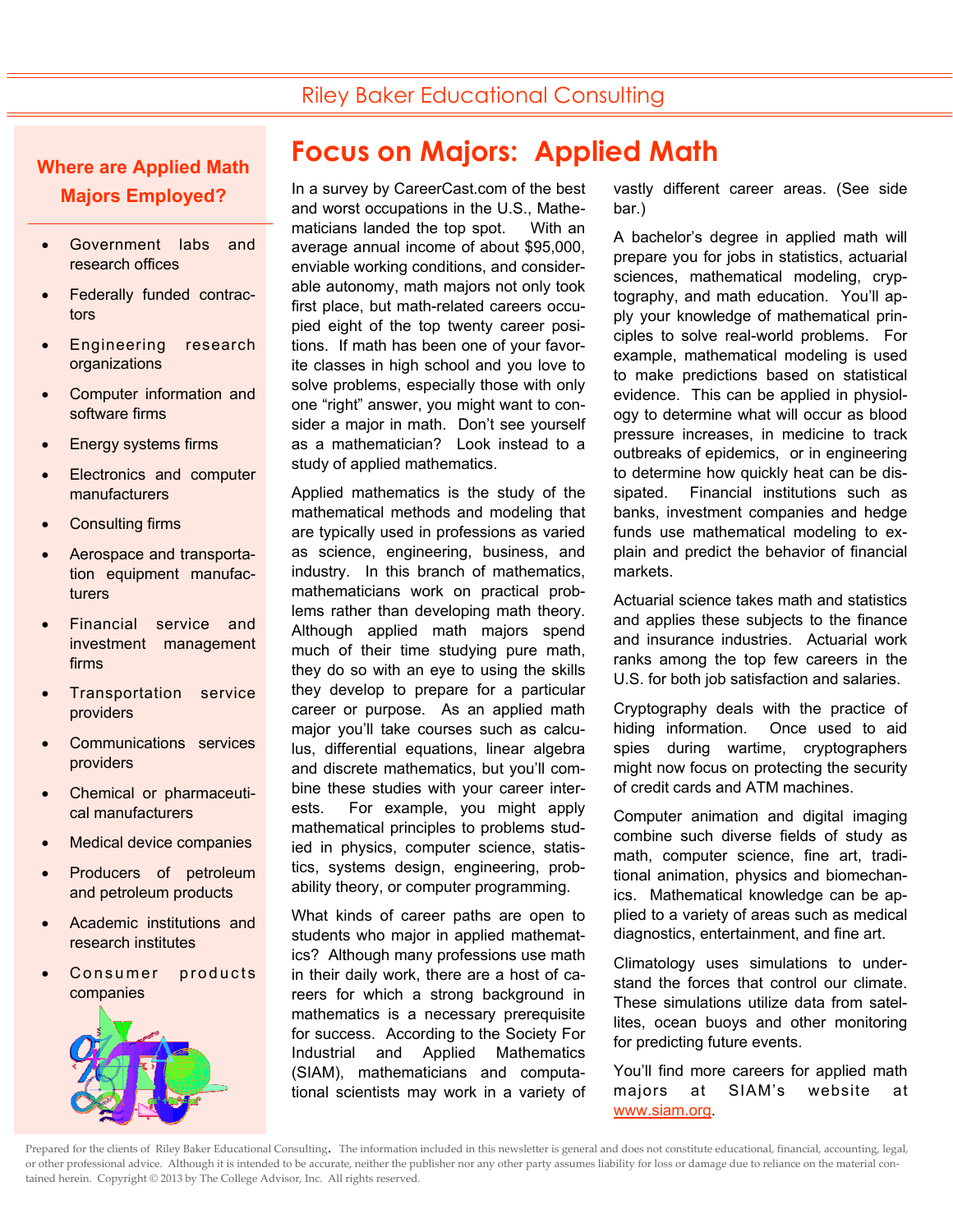## **Financial Matters: Are Private Colleges Worth Their Cost?**



Families sometimes urge their children to consider only public colleges because they believe private education is beyond their means. According to the College Board, the average annual fullfare price at private colleges in 2012- 2013 was \$43,289. This number included tuition, fees, room and board. The net cost, however, was considerably lower. After taking into account scholarships, grants and federal tax credits, the average net price paid by students was \$27,600. More than 80% of private college students received some form of financial assistance, with an average annual aid package of more than \$17,000. Obviously, most private college students do not pay the full "sticker" price. For students who qualify for some need-based aid, the net cost of attending a \$45,000 per year private college may be nearly the same as the cost of attending a \$20,000 per year public university.

Assuming that the cost of education may still be higher at a private college, is the experience of going there worth the additional fee? Studies show that college graduates earn about a million dollars more over their working lifetime than those without a diploma. College graduates also report more satisfaction with their careers and lives. No studies. however, have reported differences in earning power for those attending private vs. public colleges. What is most important seems to be how students take advantage of the opportunities offered at whatever college they attend. So what does the additional cost of private education buy?

Private colleges can offer smaller classes and a higher faculty to student ratio. This translates to more opportunities to engage in discussion and to establish relationships with professors. At private institutions, students are much more likely to be taught by professors rather than by graduate assistants. Although you may face competition for popular classes, you are still more likely to get the classes you need for your degree.

Public institutions are more subject to the whim of budget cuts. They often must cut sections of classes, leading to larger classes, and sometimes increasing the time needed to earn a bachelor's degree. Students at private institutions are much more likely to graduate in four years than those at even the most selective public colleges. Some private colleges are so sure that students can graduate in four years that they offer free tuition if a fifth year of study proves necessary. When considering total college cost, be sure to factor in the number of years you're likely to spend at that institution and the earnings you might lose if it takes you longer to complete your degree.

## **Show Them Some Love**

"Demonstrated interest", an indication that an applicant is truly interested in attending a particular college, has long played a small role in college admissions. Applicants traditionally showed interest by initiating contact with a university. Talking to an admissions representative at a college fair, visiting a campus, meeting with the college rep at your local school, or maintaining contact with an admissions officer through occasional e-mails are all examples of demonstrated interest. Taking advantage of the offer of an alumni interview or participating in an on-campus interview are other signs that a college ranks high on the applicant's list. Admissions officers know that the more interest a student shows in this way, the more likely he

is to attend. Therefore, most selective colleges now track the number of these contacts with students, and use this information in choosing between two applicants with similar profiles.

More recently, however, colleges have been employing enrollment management programs to make more refined predictions about the applicant's interest in that institution. These programs track all of the contacts described above, but also look to see if the applicant has been active on the college's Facebook page or is following their Twitter feeds. The more visits you make to their social media pages, the more interest the college believes you are showing.

You can also demonstrate your inter-

est in a school through the statements you make on your application. Research your college choices carefully; look for programs that particularly interest you and that are unique to that college. Be sure that your responses to application questions reflect your understanding of that college's special qualities, and why these are a good fit for you. If a college is your first choice, say so.

Through both your responses to application questions and your actions (numerous meaningful contacts with that college), you can influence your chances of acceptance at your top college choices.